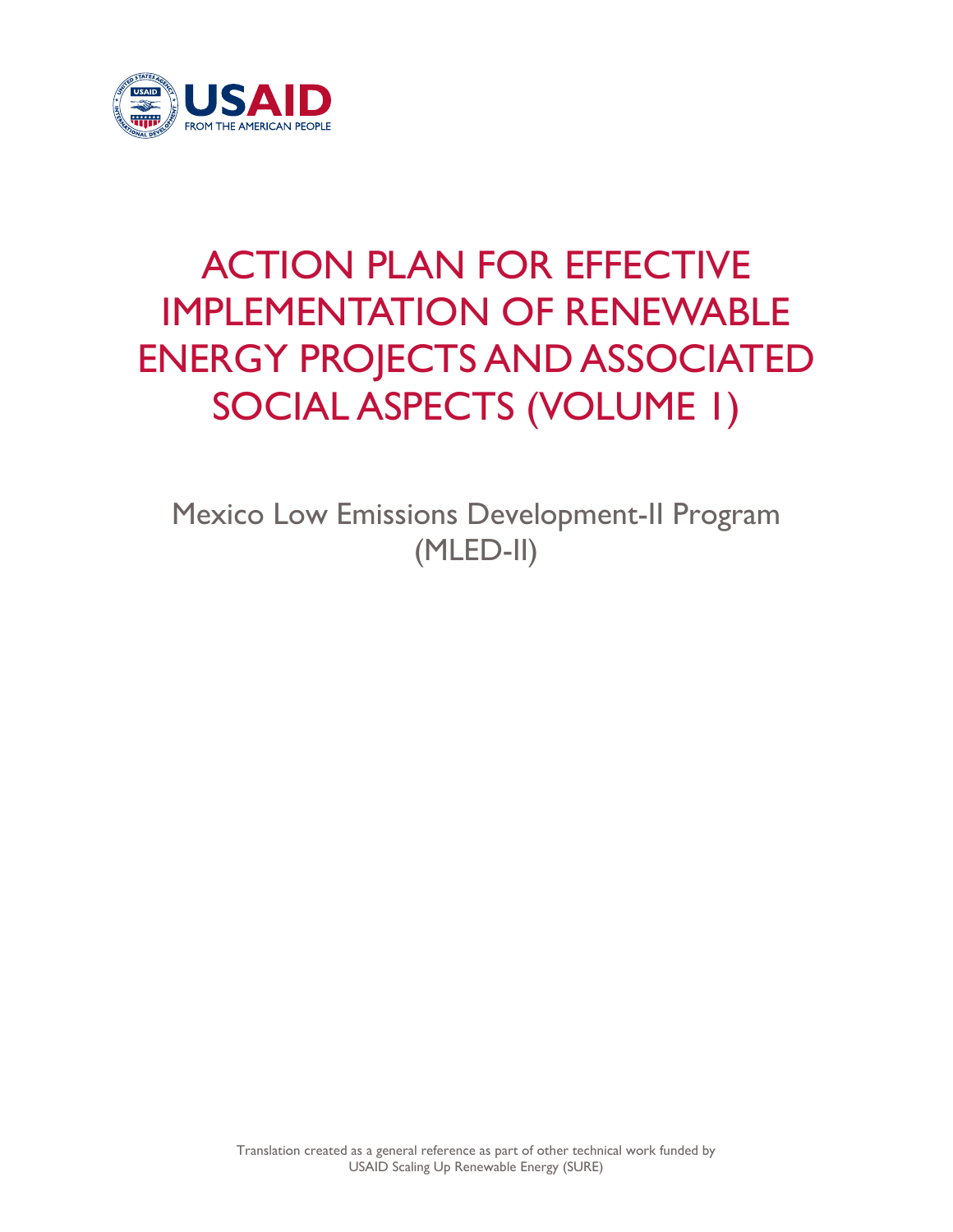# **CONTEXT**

In Mexico and other countries in the region, the significant increase in renewable energy (RE) capacity has put pressure on local communities, largely indigenous. This has in many instances slowed down, and sometimes prevented, the development of RE projects. This was the case for some projects of the 1 GW of renewable energy awarded in the first round of the auctions in early 2016 in the Yucatan region.

In 2016 and 2017, the United States Agency for International Development (USAID)-funded Mexico Low Emissions Development-II Program (MLED-II), supported relevant energy sector entities in Mexico to address legal and governance gaps for the effective management of social issues that arise during the development, construction and operation of energy projects.

The primary tool of this support was an action plan, delivered in November 2017, which consolidated, coordinated, and prioritized recommendations of key individuals in the public, private, and civil society sectors for activities regarding social aspects. This action plan also included inputs from three meetings organized by USAID in 2016 and 2017.

The action plan was developed considering a wide range of interrelated data from preliminary studies, social impact evaluations (i.e., Evaluación de Impacto Social, or EvIS), prior consultations, social investment, and project shared benefits initiatives. The connectivity of these are critical; for example, preliminary studies provide inputs for EvIS and consultations. these, in turn, shape the project's shared benefits and social investment initiatives. Their cause-and-effect relationships helped to reinforce the need for harmonized methods and processes for the various government agencies involved.

In June 1, 2018 the entity in charge of energy policy in Mexico, SENER (Secretaría de Energía), published Administrative Provisions (Disposiciones Administrativas) for the social impact evaluation (Evaluación de Impacto Social, EvIS) of energy projects developed in Mexico.<sup>1</sup> The Administrative Provisions established the general procedures, methodologies and guidelines for the preparation and presentation of EvIS, and incorporated many recommendations identified in this action plan. Annex I presents a summary of the legal and technical content of the Administrative Provision.

The objectives of this action plan were to:

- 1) present observations and recommendations of stakeholders from a variety of sectors;
- 2) support the streamlining of RE projects; and
- 3) provide key points for the discussion and debate of the public policy framework analyzed by MLED-II—a framework that sought to propose specific actions to consolidate good governance and positive social outcomes. The plan also proposes the forming of technical workshops to encourage review, discussion, and agreement on recommendations that can be implemented in the short-term by stakeholders such as the federal government, states, municipalities, nongovernmental organizations (NGOs), communities, development agencies, and civil society organizations (CSOs).

 $\overline{\phantom{a}}$ <sup>1</sup> The Provisions concerned both electricity and oil and gas projects.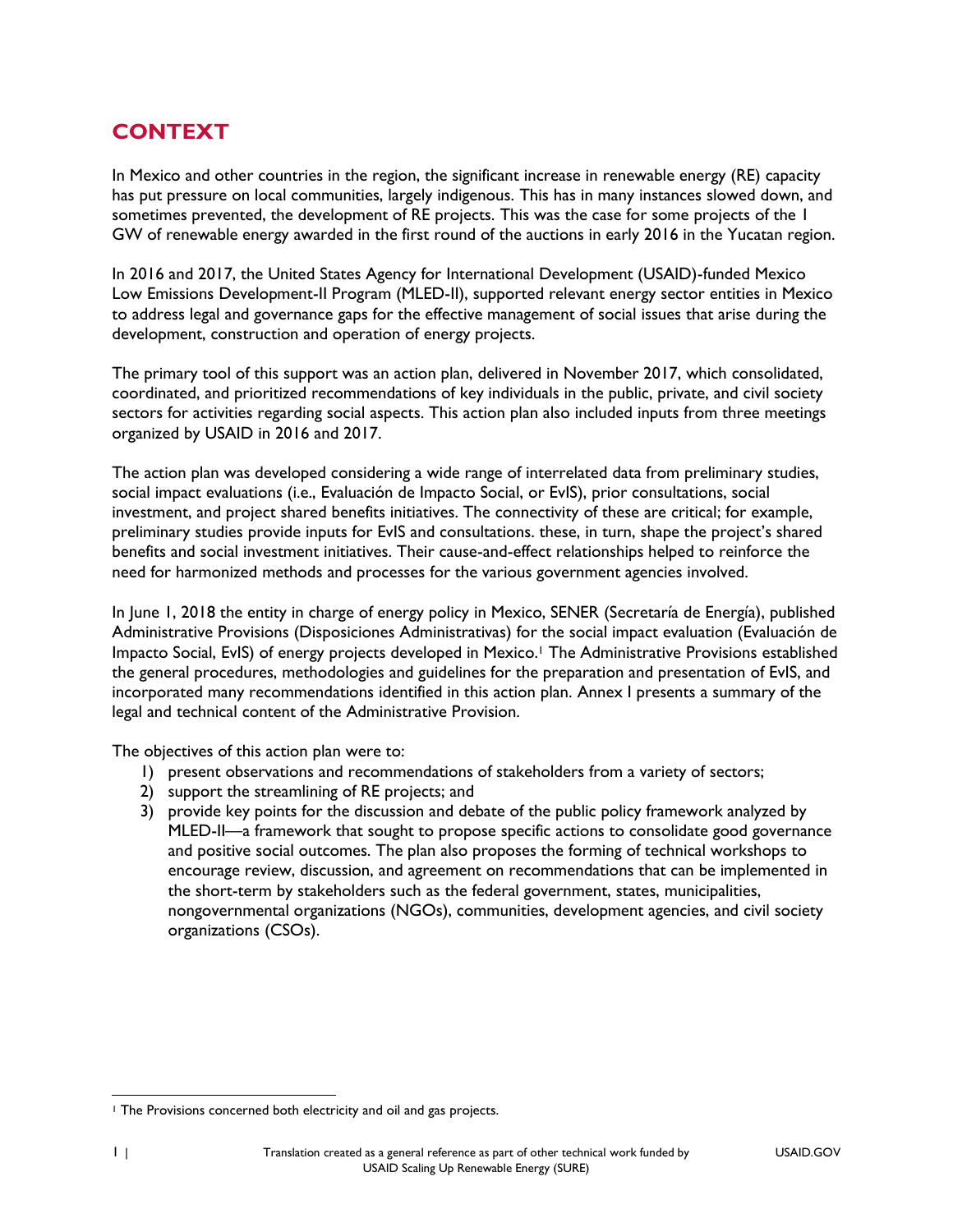This document answers the following questions:<sup>2</sup>

- **Where are we now?** The current legal and institutional framework is analyzed in terms of its social aspects in order to identify opportunities for engagement.
- **What is needed?** During discussions, stakeholders from the public and private sectors, donor agencies, private banks, and civil society provided inputs on what is needed to address social aspects related to RE projects.
- **How are gaps going to be filled?** Through identified engagement opportunities, the action plan proposes ways to fill the gaps and shortcomings.
- **What should an integrated process look like?** The implementation of such an integrated process should ensure that the development of RE projects fully respects human rights and promotes sustainable development.

# **WHERE ARE WE NOW?**

The assessment of the current situation includes all social aspects within the context of the existing legal framework in the electrical power sector. The Mexican institutional framework defines the following responsibilities for key institutions in the power sector:

- **SENER:** leads energy policy in Mexico;
- **SEDATU**: plans, coordinates, administers, creates, and executes public policies for territorial regulations, and provides legal certainty to agricultural areas and farming communities;
- **SEDESOL:** designs and leads social development policy, to ensure that programs and actions have a holistic and effective impact on combatting poverty, and operate within a legal framework that allows for transparency, accountability, and the evaluation of results;
- **SEGOB:** addresses the political development of the country, and contributes to managing government relations in order to foster peaceful co-existence, social peace, and the development and welfare of Mexicans, under the rule of law; and,
- **SEMARNAT**: incorporates and manages criteria to ensure protection, conservation, and beneficial utilization of natural resources; evaluates and approves environmental impact assessments submitted by project developers.

The main responsibilities for data and information gathering and dissemination are concentrated within the following institutions:

- **CDI:** National Commission for the Development of Indigenous Peoples (Comisión Nacional para el Desarrollo de los Pueblos Indígenas); 3
- **CONEVAL:** National Council for the Evaluation of Social Development Policy (Consejo Nacional de Evaluación de la Política de Desarrollo Social); and,
- **INEGI:** National Institute of Statistics and Geography (Instituto Nacional de Estadística y Geografía).

 $\overline{\phantom{a}}$ <sup>2</sup> Other documents, not provided here, compiled detailed inputs, such as: minutes from three events with the public, private, and social sectors; a bibliographical review for Mexico; a summary of the relevant regulatory framework, and key institutions and their responsibilities; comments the Federal Commission for Regulatory Improvements ("Comisión Federal de Mejora Regulatoria", COFEMER) compiled regarding the Administrative Provisions; and a detailed compilation of various national and international information sources, reviewed as methodological and bibliographical support to develop the action plan. <sup>3</sup> CDI identifies indigenous tribes based on ethno-linguistic criteria. The main characteristic to determine if someone is indigenous or not is if the person is a native speaker of a dialect and has some specific cultural features. However, some experts reject the concept. For example, there are Yucatan inhabitants with Mayan surnames who don't speak Mayan.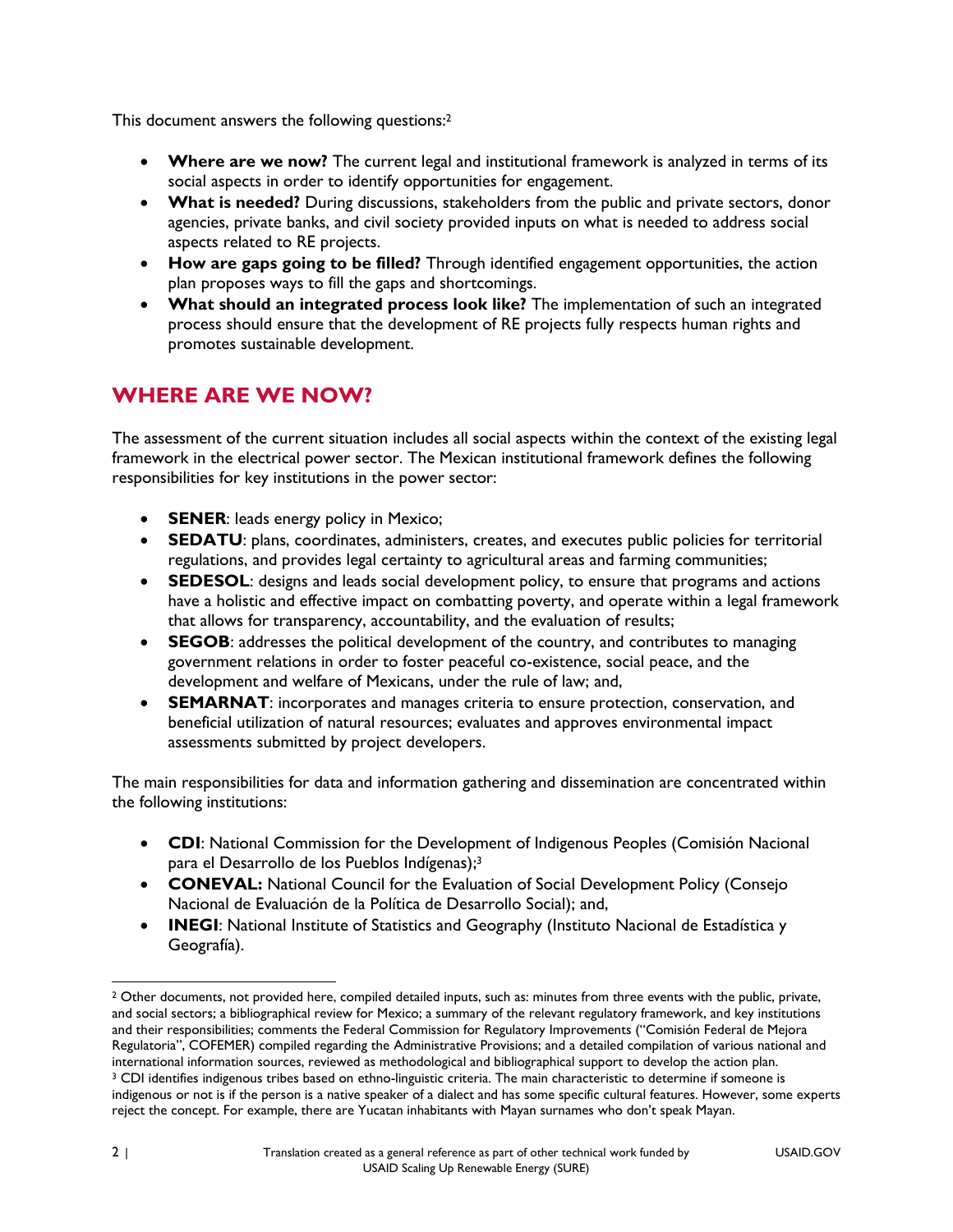Institutions responsible for model contracts and mediation processes concerning land use are:

- **PA**: Agricultural Law Office (Procuraduría Agraria); and,
- **INDAABIN**: Institute of Management and Valuation of National Assets (Instituto de Administración y Avalúos de Bienes Nacionales).

Institutions responsible for power generation and interconnections permits are:

- **CRE**: Energy Regulatory Comision (Comisión Reguladora de Energia); and,
- **CENACE**: National Energy Control Center (Centro Nacional de Control de Energía, ISO).

Additionally, landowners' responsibilities include full compliance with contracts and agreements, while developers are responsible for: compliance with due process, respect for human rights, the implementation of a social management plan for EvIS, and the outcomes of agreements and contracts.

The National Supreme Court of Justice established a precedent regarding prior consultations with indigenous communities which clarifies when such consultations should be triggered. This precedent<sup>4</sup>, published in the Judicial Journal of the Federation on June 24, 2016, says that consultations should proceed when there is evidence that the foreseen activities may have a significant impact on the life or environment of indigenous groups. The condition of *prior* must reflect sufficient time before the beginning of implementation activities (e.g., construction). Additionally, discussions must include findings from case-specific decisions to identify holistic measures and address gaps. In this context, consensus is reached through dialogue and consistent workshops.<sup>5</sup>

The June 2018 Administrative Provisions mandate that:

- an EvIS must be submitted by the project promoter and reviewed and approved by SENER **before initiating project activities**; and <sup>6</sup>
- if SENER establishes that a **collective issue** that requires a prior consultation process for indigenous peoples and communities exists, and that there is a possibility of affecting **collective rights**, SENER will notify the promoter through a formal resolution about the need to carry out prior consultations as stated in the Hydrocarbons and Electricity Laws and corresponding regulations.<sup>7</sup>

The SENER resolution will define, if applicable and in accordance to the Hydrocarbons and Electricity Laws: the communities and indigenous peoples to be consulted; the possible collective rights that will be affected; the specific aspects to be addressed in prior consultations; and, the required procedures to be followed for prior consultation.

 $\overline{a}$ <sup>4</sup>Isolated Decision [Tesis Aislada] 2ª. XXVII/2016(10ª.) (Volume 3, Annex G). An Isolated Decision (Tesis Aislada) is a criterion issued by a Collegiate Court or by the Supreme Court (in plenary session or in courtrooms) that interprets a legal precept but has not become mandatory, however, it serves to guide future legal decisions. Traditionally five or more Isolated Decisions may integrate or reject a Jurisprudence which is the mandatory interpretation of the law.

<sup>5</sup>In the aforementioned decision, the national supreme court of justice identified "by way of illustration, and without limitation, a series of generic situations that are deemed to have a significant impact for indigenous groups, such as: 1) loss of territory and traditional lands; 2) removal from their lands; 3) potential resettlement; 4) depletion of resources necessary for physical and cultural survival; 5) destruction and pollution of the traditional environment; 6) social and community disorganization; and, 7) negative health and nutritional impacts, among others." Isolated Decision [Tesis Aislada] 2ª. XXVII/2016(10ª.) (Volume 3, Annex G) published in the Judicial Weekly of the Federation on 24 June 2016.

<sup>6</sup> Article 43 of the Administrative Provisions.

<sup>7</sup> Article 46 of the Administrative Provisions.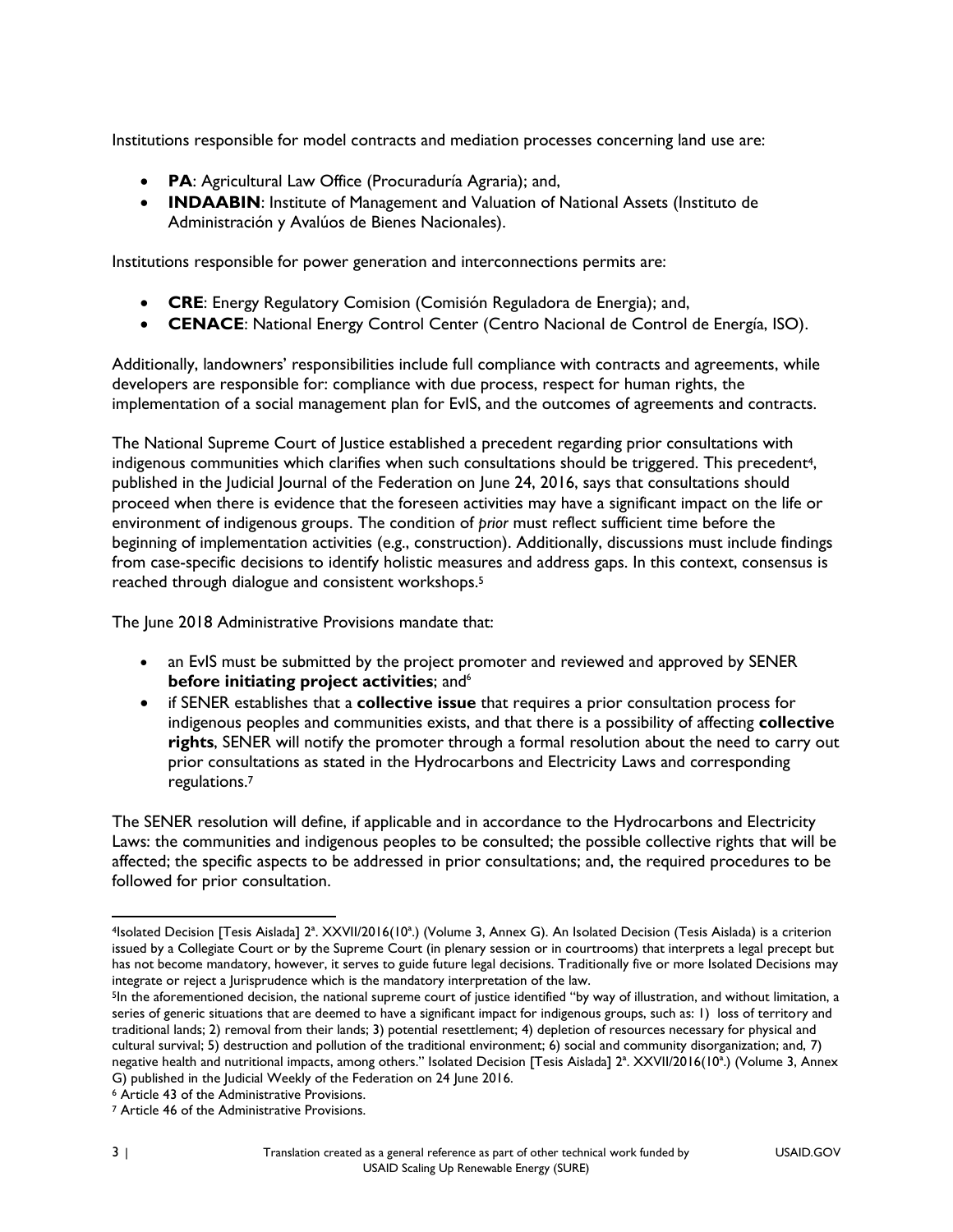### **WHAT IS NEEDED?**

During discussions, stakeholders from the public and private sectors, donor agencies, private banks, and civil society discussed the current institutional and legal framework for social aspects of RE projects. They also identified issues that still need to be addressed during project implementation with due consideration of relevant social aspects.<sup>8</sup>

Table 1 summarizes stakeholder feedback grouped by key factors (columns), for the various topics (rows): preliminary studies, social impact study, prior consultation, social investment and shared benefits.

| TABLE I. CURRENT NEEDS REGARDING SOCIAL ASPECTS RELATED TO RE PROJECTS |                                                                                                                                                                                                                                                                                                                                                                                                |                                                                                                              |                                                                                                                                                                                                             |                                                                                                                                                                                                                                      |
|------------------------------------------------------------------------|------------------------------------------------------------------------------------------------------------------------------------------------------------------------------------------------------------------------------------------------------------------------------------------------------------------------------------------------------------------------------------------------|--------------------------------------------------------------------------------------------------------------|-------------------------------------------------------------------------------------------------------------------------------------------------------------------------------------------------------------|--------------------------------------------------------------------------------------------------------------------------------------------------------------------------------------------------------------------------------------|
|                                                                        | Strengthening legal and political<br>framework                                                                                                                                                                                                                                                                                                                                                 | Capacity development and<br>coordination                                                                     | Governance and human rights                                                                                                                                                                                 | Access to information and citizen<br>participation                                                                                                                                                                                   |
| eliminary<br><b>Studies</b><br>௳                                       | Report on vulnerable persons<br>$\bullet$<br>and groups. Inform<br>development companies of the<br>presence of vulnerable persons<br>and groups implementing<br>(under the responsibility of<br>SENER).                                                                                                                                                                                        | Publish socio-economic, socio-<br>demographic, and socio-cultural<br>indicators, disaggregated by<br>gender. | Have an urban and territorial<br>development plan.<br>Study the impacts of greatest<br>concern to the local community                                                                                       | Generate cumulative impact<br>reviews and studies.<br>Create inventories of natural<br>and cultural heritage.<br>Establish common baseline for<br>public information.                                                                |
| Study<br>Impact<br>Social                                              | Apply the tool for<br>Comprehensive Management of<br>Social and Environmental<br>Impact Studies implemented by-<br>Foundation for Sustainable<br>development (FDS) <sup>9</sup> .<br>The EvIS must consider long-<br>term impacts, including their<br>associated effects.<br>Include issues and conditions to<br>be resolved in EvIS.<br>Identify, characterize, and<br>assess social impacts. | Train personnel to carry out<br>the consultation process and<br>EvIS in indigenous languages.                | Comprehensively quantify<br>socio-environmental impacts.<br>Regular follow-up.<br>Implementation of laws and<br>regulations.<br>Ensure that consultancies<br>follow international standards<br>and methods. | Establish a baseline supported<br>by quantitative and qualitative<br>methodologies.<br>Characterize the profiles of the<br>indigenous communities and<br>peoples.<br>Report the types of shared<br>social benefits proposed in EvIS. |

<sup>9</sup> An NGO

 $\overline{\phantom{a}}$ <sup>8</sup> Volume 2 of the action plan itemizes the meeting minutes.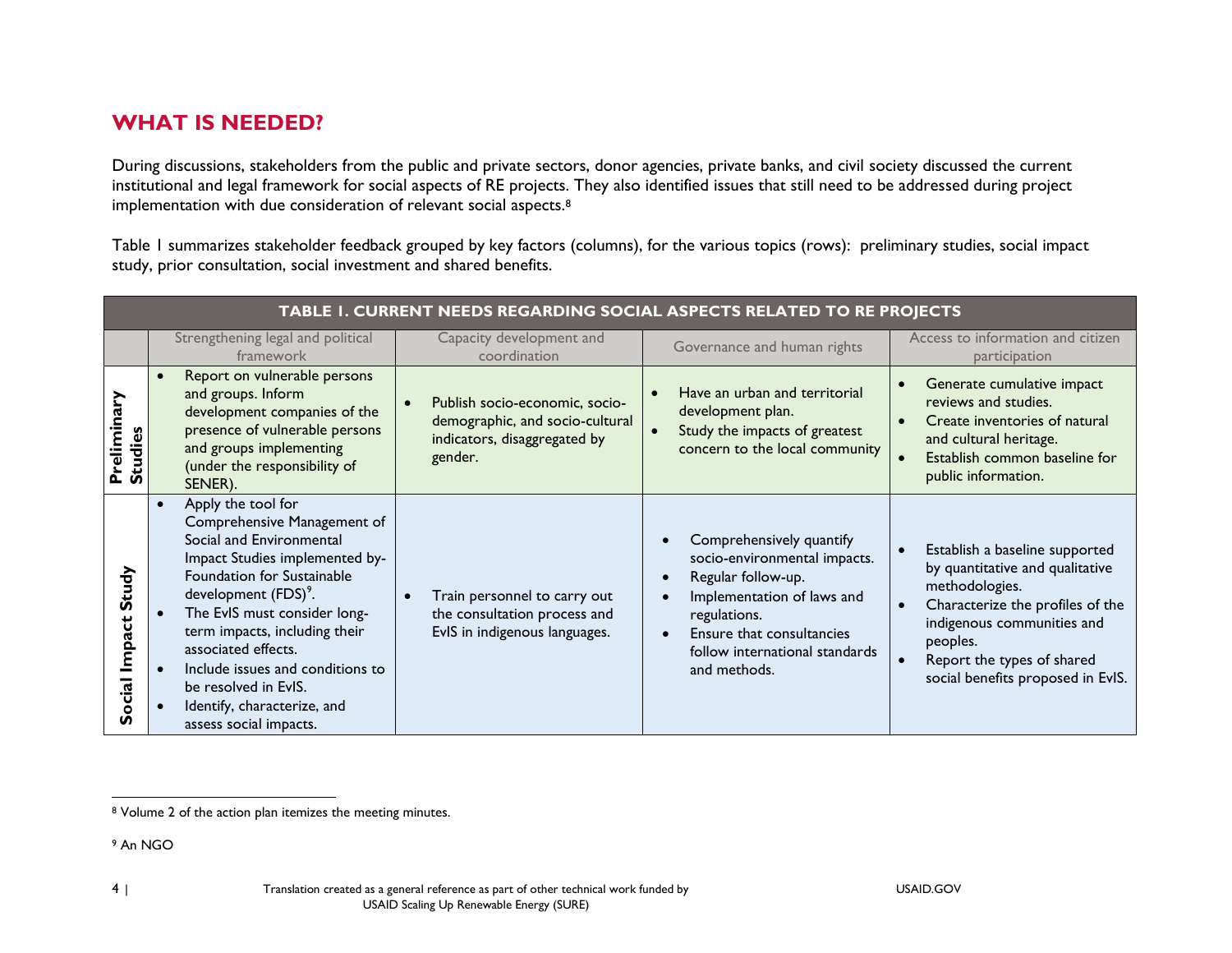| TABLE I. CURRENT NEEDS REGARDING SOCIAL ASPECTS RELATED TO RE PROJECTS |                                                                                                                                                     |                                                                                                                                                                                                                                                                                  |                                                                                                                                                                                                                                                                                                                                                                                                                                                                                                                                            |                                                                                                                                                                                                                                                                                                                                                                                                                |  |
|------------------------------------------------------------------------|-----------------------------------------------------------------------------------------------------------------------------------------------------|----------------------------------------------------------------------------------------------------------------------------------------------------------------------------------------------------------------------------------------------------------------------------------|--------------------------------------------------------------------------------------------------------------------------------------------------------------------------------------------------------------------------------------------------------------------------------------------------------------------------------------------------------------------------------------------------------------------------------------------------------------------------------------------------------------------------------------------|----------------------------------------------------------------------------------------------------------------------------------------------------------------------------------------------------------------------------------------------------------------------------------------------------------------------------------------------------------------------------------------------------------------|--|
|                                                                        | Strengthening legal and political<br>framework                                                                                                      | Capacity development and<br>coordination                                                                                                                                                                                                                                         | Governance and human rights                                                                                                                                                                                                                                                                                                                                                                                                                                                                                                                | Access to information and citizen<br>participation                                                                                                                                                                                                                                                                                                                                                             |  |
| nsultation<br>ō<br>Priol                                               | Establish the General Law on<br>Indigenous Consultation, and<br>other guidelines.<br>Establish penalties for practices<br>contrary to human rights. | Clarify institutional<br>responsibilities.<br>Define the critical path for the<br>consultation process.<br>Create the technical committee<br>for consultations.<br>Provide training on<br>consultations to development<br>companies and the institutional<br>personnel involved. | Ensure that the consultation<br>process complies with<br>requirements for being<br>"previous" and inclusive.<br>Obtain social licensing through<br>agreements or consent.<br>Plan and implement with<br>increased participation of civil<br>society and local governments.<br>Create safe and neutral spaces<br>for consultation.<br>Define the degree to which the<br>results are mandatory.<br><b>Effectively implement</b><br>international treaties and<br>agreements; the Mexican<br>constitution; and other laws<br>and regulations. | Socialize economic information<br>of the projects, both for<br>communities and for academia<br>and civil society organizations.<br>Practice inclusive participation.<br>Implement decision-making that<br>satisfies communities and<br>traditions.<br>Communicate in a way that is<br>broad and accessible.<br>Provide channels for public<br>participation.<br>Identify the collective subjects<br>of rights. |  |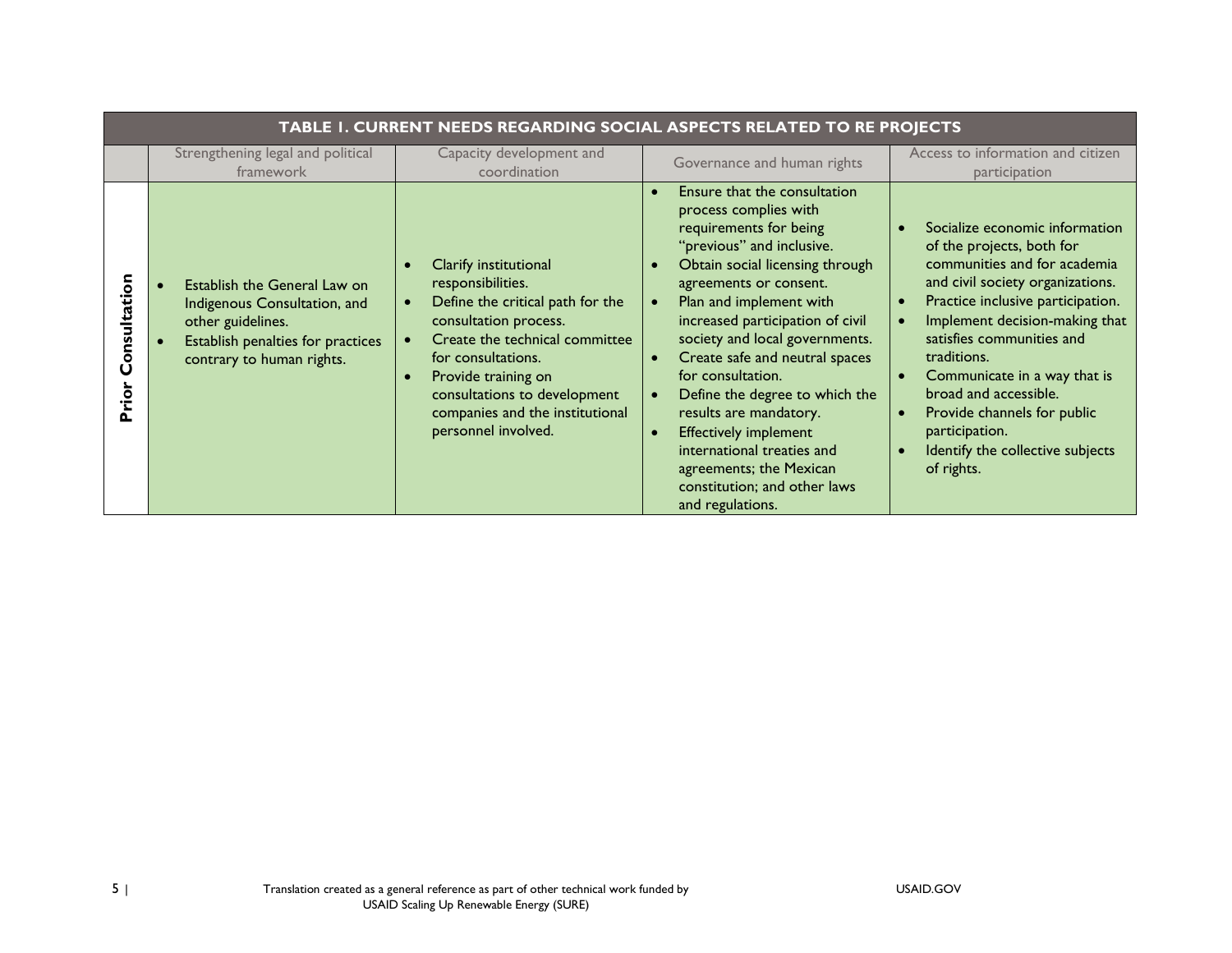| TABLE 1. CURRENT NEEDS REGARDING SOCIAL ASPECTS RELATED TO RE PROJECTS |                                                                                                                                                                                                                                                                                                                                                                                                                       |                                                                                                                                                                                                                                                                                                                                                                                        |                                                                                                                                                                                                                                                                                                                                                                                                                                                                                                                                                                                                                    |                                                                                                                                                                                                                                                                                                                                                                                                                                                                                                                                                                                          |  |
|------------------------------------------------------------------------|-----------------------------------------------------------------------------------------------------------------------------------------------------------------------------------------------------------------------------------------------------------------------------------------------------------------------------------------------------------------------------------------------------------------------|----------------------------------------------------------------------------------------------------------------------------------------------------------------------------------------------------------------------------------------------------------------------------------------------------------------------------------------------------------------------------------------|--------------------------------------------------------------------------------------------------------------------------------------------------------------------------------------------------------------------------------------------------------------------------------------------------------------------------------------------------------------------------------------------------------------------------------------------------------------------------------------------------------------------------------------------------------------------------------------------------------------------|------------------------------------------------------------------------------------------------------------------------------------------------------------------------------------------------------------------------------------------------------------------------------------------------------------------------------------------------------------------------------------------------------------------------------------------------------------------------------------------------------------------------------------------------------------------------------------------|--|
|                                                                        | Strengthening legal and political<br>framework                                                                                                                                                                                                                                                                                                                                                                        | Capacity development and<br>coordination                                                                                                                                                                                                                                                                                                                                               | Governance and human rights                                                                                                                                                                                                                                                                                                                                                                                                                                                                                                                                                                                        | Access to information and citizen<br>participation                                                                                                                                                                                                                                                                                                                                                                                                                                                                                                                                       |  |
| shar<br>and<br>ē<br>stme<br><u>ត្ត</u>                                 | • Execute development projects for<br>the benefit of the community or<br>affected local area.<br>• Establish a tax-deductible<br>percentage of income for direct<br>benefit to the community.<br>• Explore the creation of a basic<br>social infrastructure fund.<br>• Include the proposition of shared<br>benefits as an explicit criterion in<br>the bidding conditions.<br>• Analyze community project<br>models. | • Design a decentralized body to<br>manage local benefits.<br>• Establish follow-up and monitoring<br>systems.<br>• Improve inter-institutional<br>coordination.<br>• Facilitate negotiations.<br>• Train government officials,<br>companies, judges, population<br>groups, and third parties.<br>• Use the shared benefits model to<br>benefit people who own and hold<br>land (FDS). | • Establish state-level planning<br>development that reflects the<br>contributions of the projects, or<br>the regional or state plans.<br>• Establish penalties for unlawful<br>conduct regarding the processes<br>associated with shared benefits.<br>• Raise communities' levels of social<br>welfare using schemes that are<br>participative and inclusive.<br>· Obtain systems for accountability<br>to avoid corruption.<br>· Collect successful case studies on<br>social investment and share<br>benefits of Mexican companies <sup>10</sup> .<br>• Assign shared responsibility with<br>local communities. | · Design productive projects<br>focused on women.<br>• Develop communications material<br>for the communities.<br>• Promote open dialogue processes<br>regarding shared social benefits.<br>• Promote exchanges of practices<br>and lessons learned regarding<br>shared social benefits.<br>• Conduct studies on the needs of<br>communities.<br>· Include people and collective<br>entities as partners in RE projects.<br>• Increase availability, in indigenous<br>communities with high potential<br>for RE, of education programs and<br>scholarships for training in the<br>topic. |  |

 $\overline{\phantom{a}}$ <sup>10</sup> For example: The two largest mining companies in Mexico (Grupo Peñoles and Grupo Mexico) voluntarily adopted principles of corporate responsibility and are engaged in community support programs.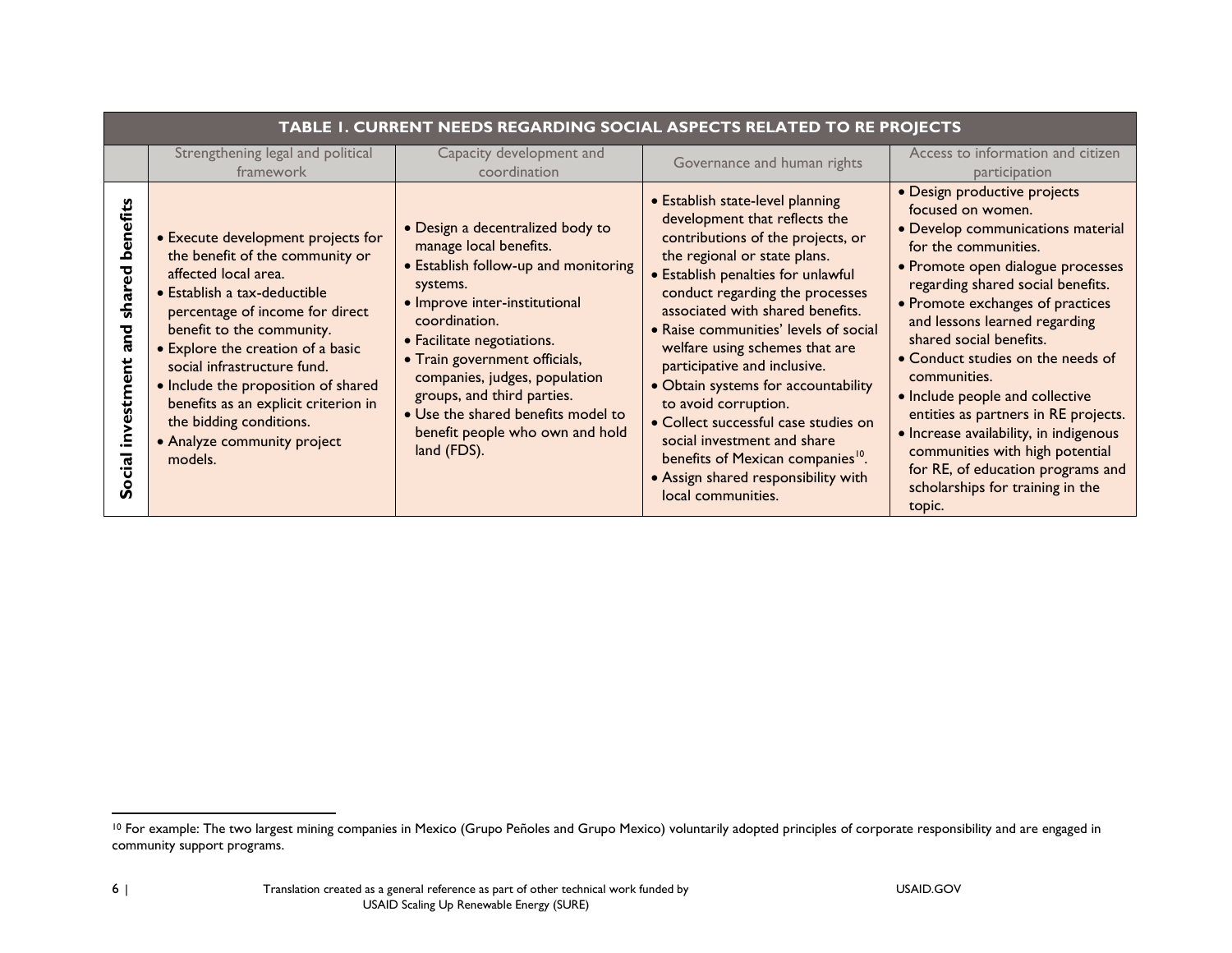In Mexico, despite the existence of a well-defined institutional framework, the current legislative situation presents challenges for the implementation of RE projects. Specifically, there have been shortcomings in governance that result in a failure to define and implement regulations, as well as the key shortcomings set forth in Table 2, below.

| <b>TABLE 2. KEY SHORTCOMINGS OF THE LEGAL FRAMEWORK</b> |                                                |                                                                                                                                                                                                                                                                                                          |  |
|---------------------------------------------------------|------------------------------------------------|----------------------------------------------------------------------------------------------------------------------------------------------------------------------------------------------------------------------------------------------------------------------------------------------------------|--|
|                                                         | Issue                                          | Legal Gap                                                                                                                                                                                                                                                                                                |  |
|                                                         | Preliminary studies                            | There is a lack of comprehensive and monitored information about vulnerable<br>groups.                                                                                                                                                                                                                   |  |
|                                                         | Social impact evaluation<br>Prior consultation | Although the administrative provisions were published on June 1, 2018, and the<br>social impact evaluation methodologies and formats were included, the<br>regulations and methodologies on prior consultations in indigenous and non-<br>indigenous communities still need to be created and published. |  |
|                                                         | Shared benefits and social<br>investment       | Schemes or mechanisms for social investment and shared benefits need to be<br>developed.                                                                                                                                                                                                                 |  |

# **HOW ARE THE GAPS GOING TO BE FILLED?**

Key stakeholder recommendations (see Table 1) were analyzed based on a bibliographic review of the Mexican case, a review of international experiences, and specific interviews. In order to respond to identified gaps and challenges, this action plan lays out the below actions for future discussion. Though each can be considered feasible and viable contributions towards the goal of implementing RE projects while respecting human rights, they first warrant further dialogue and scrutiny with a focus on building consensus before the measures are to be adopted.

#### Cross-cutting Actions

- **SEGOB and SEDATU: Define and improve the energy governance system.** Define the role of the Mexican state as the leader of social and economic development practices at the local and national level. Additionally, as it relates to the energy sector: facilitate conflict resolution; ensure that adopted decisions are consistent and provide legal certainty; develop mechanisms, standards, and methodologies for public, private, and citizen authorities; and, establish binding responsibilities that will facilitate the integration of the needs and interests of individuals and groups at all levels.
- **CDI: Improve the quality of the information provided to the impacted communities.** Information should be provided that covers the basic details of RE projects, including potential benefits, and impact, while considering socio-economic development, geographic, and demographic criteria. This information should be accessible and transparent to the communities. CDI is the institution responsible for this action, supported by SENER, SEDESOL, SEDATU, local authorities, international organizations, NGOs, and others.

**Preliminary Studies Actions** 

 **SENER: Define comprehensive and monitored sources of information to be included in the National Atlas of Clean Energy Zones (AZEL).** Establish guidelines for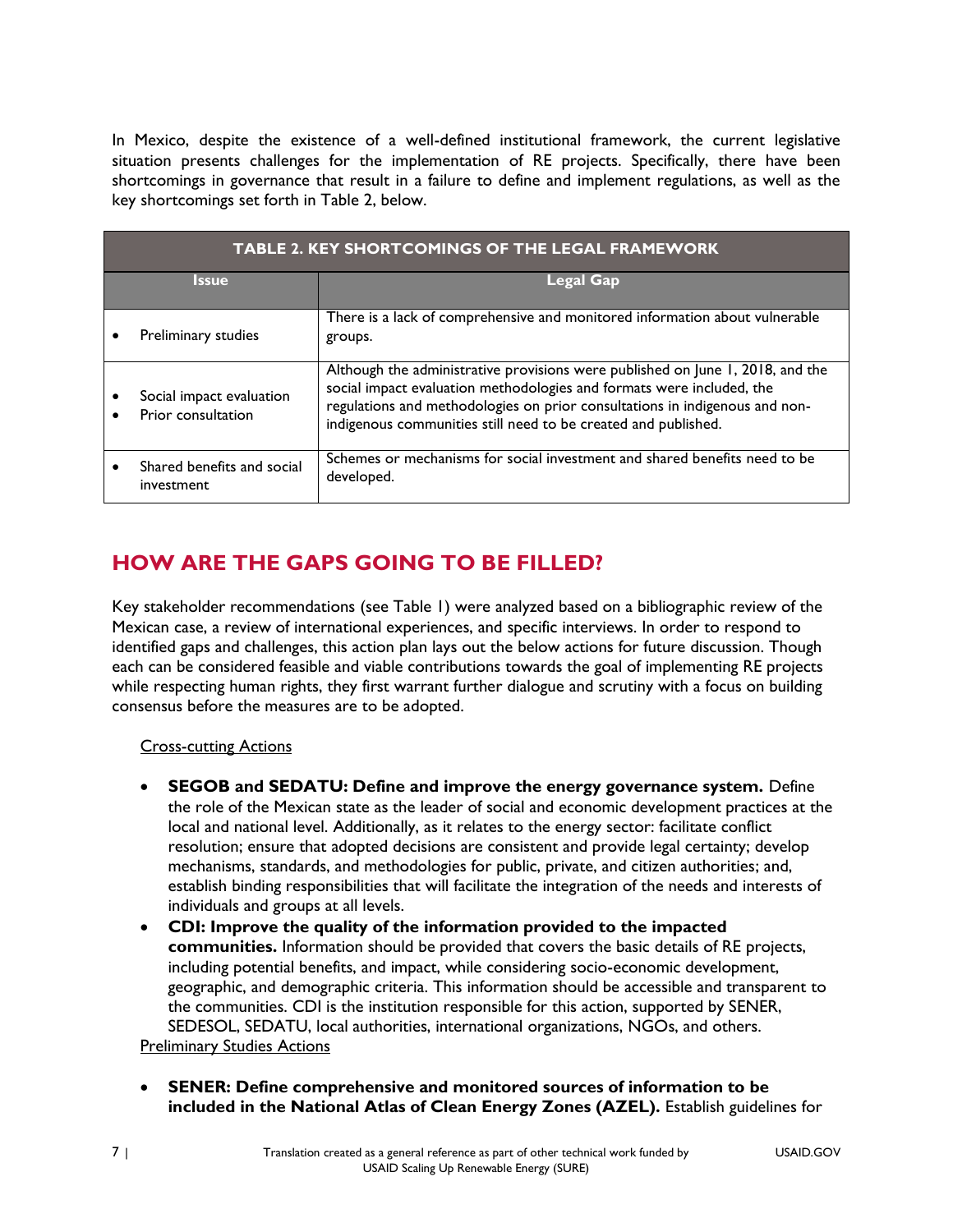the types of georeferenced information that will be provided to development companies and local authorities. This information should consider the demographic, economic and cultural situations of the vulnerable populations, and should be disaggregated by gender and zones, with more stringent requirements for project construction approval. The information should also take into account the process for standardizing information, and for facilitating the Social National Council for the Evaluation of Social Development Policy's (CONEVAL) review and monitoring of AZEL data quality.

 **SENER: Include and publish comprehensive socio-economic indicators, disaggregated by gender, in areas with a high potential for RE.** These indicators will allow development companies and local authorities in the potentially affected zones to be aware of the population's condition and the needs and opportunities for sustainable economic growth. The indicators will also provide relevant information for the organization of prior consultations. INEGI, SEDESOL and CONEVAL will support SENER, respectively, providing statistical information about social development programs and the evaluation of related policies.

#### EvIS Actions

- **CENACE and CRE: Define the EvIS and SEMARNAT's Environmental Assessment (Manifestación de Impacto Ambiental, MIA) resolutions as requirements in the auctions process.** EvIS completion may be considered as part of the criteria for energy project tenders, and if the project developer has made progress with EvIS and MIA, these milestones might lead to lower costs in the performance guarantees required for the project.
- **SENER: Develop methodology to review EvIS.** Based on the issued Administrative Provision of EvIS, SENER will develop a methodology to facilitate a review, which may include socio-economic indicators on health, education, housing, or others. SENER will ensure that decisions related to EvIS include the conditions necessary for implementation of the social management plan, and strict compliance in cases where there are high levels of social conflict. (The Administrative Provision is a regulation. In this case, it indicates how to develop and present an EvIS. But there is still no methodology on how SENER should evaluate the presented EvIS. In other words, SENER assesses the EviS based on the representatives' review.

#### Prior Consultation Actions

- **SENER and CDI: Establish and differentiate the regulations for prior consultations through the Administrative Provisions of EvIS.** Although the Administrative Provisions have been published, and include some recommendations presented in this action plan, they do not include the methodological approach for prior consultations. Such an approach should be consistent with the Federal Laws. The Isolated Decision [Tesis Aislada] of the National Supreme Court of justice lays out conditions that would lead to a consultation and specifies how the consultation should be conducted.
- **SENER: Strengthen federal and state capacity with specialized personnel and budget resources.** This is intended to ensure the consultation properly complies with the requirement that it is preceding or "previous" to the project. Funding for strengthening the institutional capacities of SENER, SEDATU, the Agricultural Law Office, and the National Commission for the Development of Indigenous Peoples could come from a portion of the fees collected from the sale of the auction tender documents. Additionally, as a result of this capacity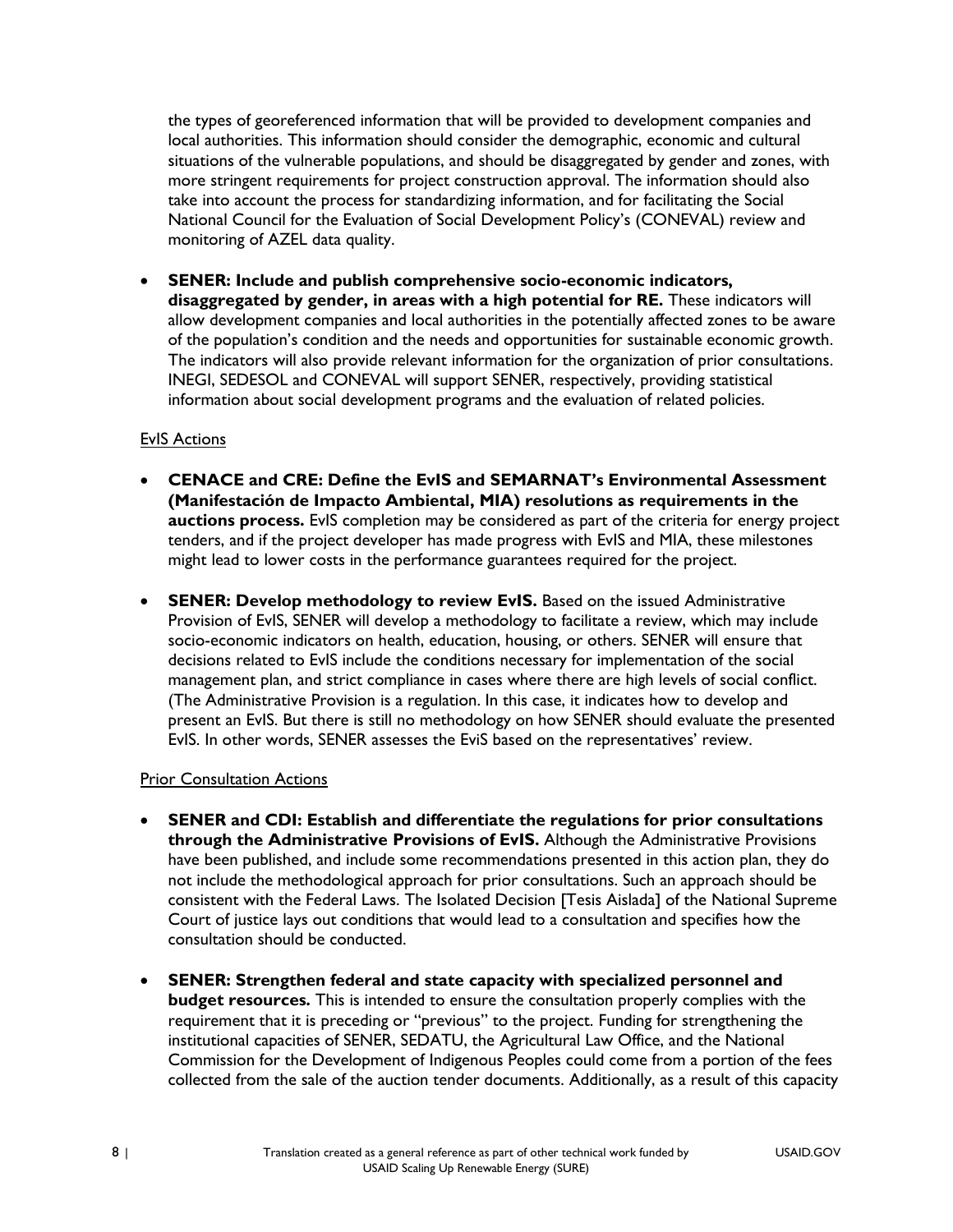building SENER will have the ability to hold consultations with populations in areas of influence to the project.

#### Social Investment and Shared Benefits Actions

- **SENER, SEDATU, PA and INDAABIN: Facilitate, mediate, and witness fair negotiations for land use.<sup>11</sup>** These actions also include EvIS since they are informed by measures prior to implementation activities and include the social management plan that will describe specific measures to address social impact. In this context, it is proposed that this mandate be extended to monitoring compliance with contract terms and the agreements associated with other benefits (such as infrastructure, cash, participation through shares, etc.) Implementation will improve the process for negotiation and enforcement of the contracts for land and will underscore the importance of inter-institutional coordination among the different units, bodies, and institutions that are organized by sector for each entity.
- **SENER: Define mechanisms and provide guidelines for development companies, under the procedures currently established to execute social infrastructure projects.** Based on best international and national practices, the following mechanisms may be considered: i.) Include criteria on social aspects in the conditions for the Auctions; ii.) Establish a tax-deductible percentage of income from RE projects that can be applied toward the development of social infrastructure projects; iii.) Use the basic infrastructure funds of the federal budget; and, iv.) Offer shareholdings in the project to the community. Having a social investment mechanism that is agreed upon by all actors will help to obtain implementable solutions with mutual benefits; greater transparency in the process; and, proper and effective allocation of associated costs. The responsible institution is SENER, in coordination with SEDESOL, the local authorities, and communities.

[FigurE 1](#page-10-0) below describes actions that must be considered and agreed upon in order to fill the gaps, as well as the expected results. The figure shows the four key action plan topics, and includes single-issue and cross-cutting actions. Additionally, each action below includes the responsible implementing institution and supporting activities—all according to an agreed classification between the main stakeholders decided on at the workshop: low, medium, or high ("low" means activities will take place in more than one year, "medium" within six months to one year; and "high" over the next six months). Lastly, the gray boxes with dotted outlines show the expected results from implementing the action plan on each key topic.

 $\overline{\phantom{a}}$ <sup>11</sup> These agencies must be included in the negotiations: SENER as the promoter of the project. SEDATU has attributions on agricultural and territorial development. PA is the Agricultural Attorney, and INDAABIN advises on the market prices of the land.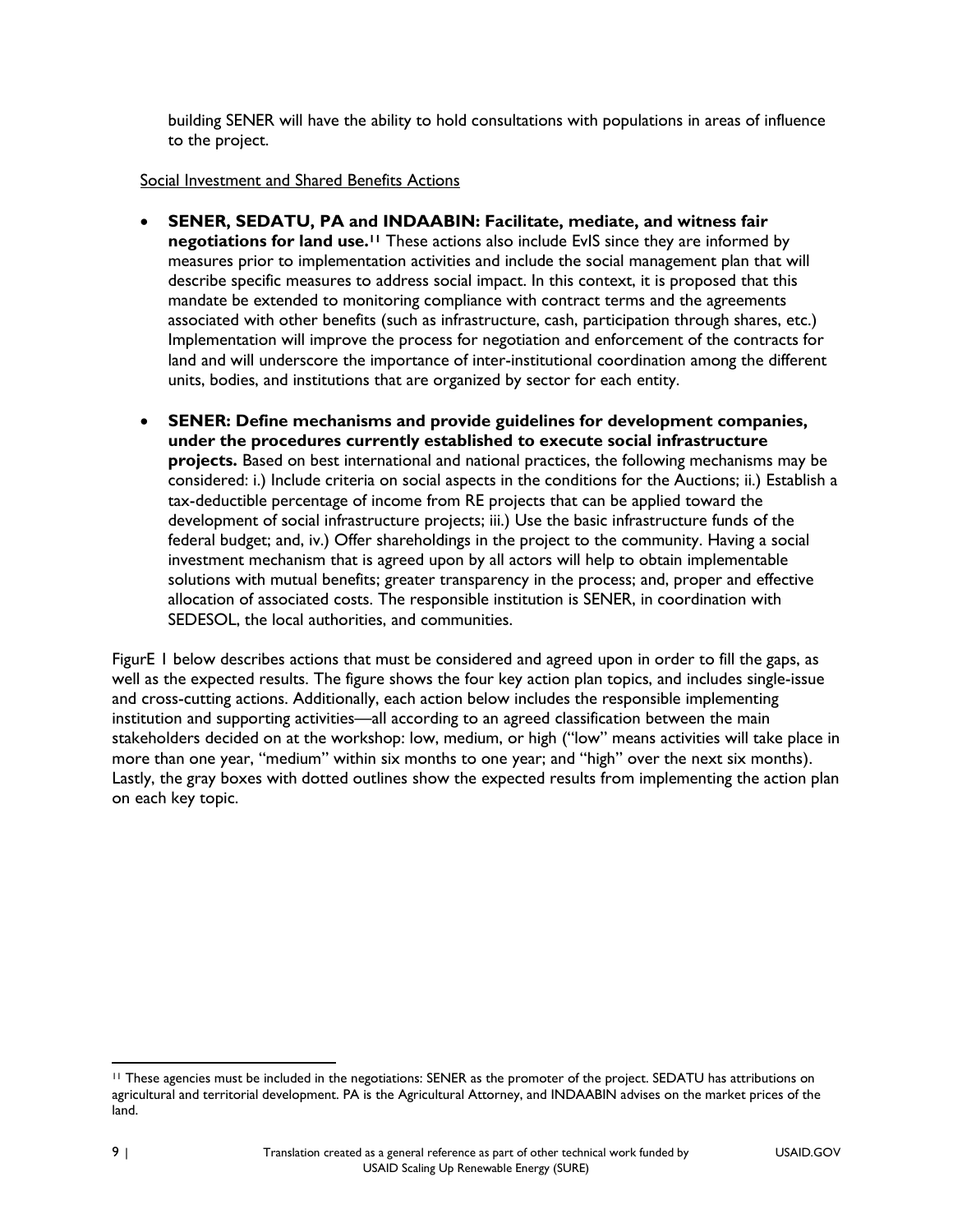<span id="page-10-0"></span>

#### **FIGURE 1. ACTION PLAN FOR FILLING GAPS AND EXPECTED RESULTS**

Note:

- For each action, agreement must be reached through technical workshops before proposing to establish any measures.
- The gray boxes with dotted borders show the expected results corresponding to the action plan.
- Improving energy governance and information are cross-cutting actions that are relevant to all the key topics.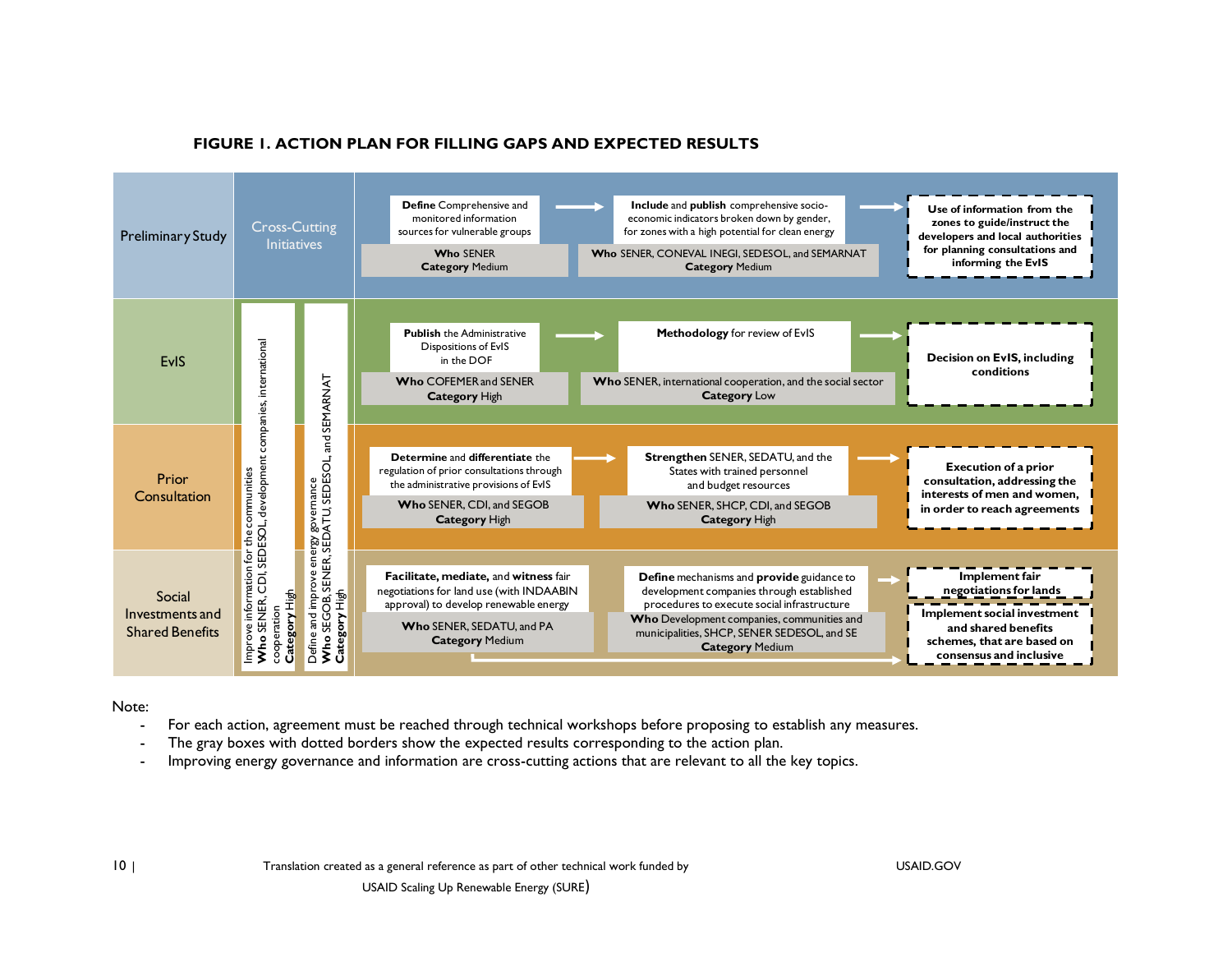# **WHAT SHOULD THE INTEGRATED PROCESS LOOK LIKE?**

To integrate energy projects compliant with the current regulatory framework, it is necessary to develop a process that addresses human rights and sustainable development commitments through a legal system that has been harmonized with preliminary studies, EvIS, prior consultations, shared benefits, and social investment initiatives.

Figure 2 shows the indicative process that a developer should follow to implement RE projects. The following color code system has been used: preliminary studies (green); EvIS (blue), prior consultation (yellow), informative session (turquoise) and social investment and distribution of benefits (purple).

The proposed flows assume that existing regulations will be effectively implemented, addressing the gaps that were identified through the recommendations under review and the decisions set forth in the Isolated Decision (Tesis Aislada).<sup>12</sup>

Under these assumptions and before starting the project, the developer will have the studies developed by SENER, SEDESOL, INEGI and the state governments (highlighted in green) in the form of: i) socioeconomic indicators for vulnerable persons or groups with geographic references to AZEL, and ii) the strategic environmental impact assessments conducted by SEMARNAT.

Following preliminary assessments and upon identifying a viable site, the developer begins two parallel processes, one involving Private Law (dotted box) and one involving Public Law:

- A development company will acquire land from people who own or hold land following Private Law, which applies to the legal relationships between the owners and the tenants. In most of the cases these "private persons" (including companies, people and communities) are on equal conditions and willing to sign contracts that do not require the intervention of any state authority.
- **Dutside of this dotted box, the process follows Public Law with legal processes, such as permits** and regulations, with the intervention of authorities from the State, and in most of the cases, with mandatory participation of federal, state and local authorities.
- The differentiation between private and public "interest" is key because public prior consultation is triggered only in the realm of public law.
- Specific to Mexico is that land can be public, private, communal or an "ejido". An ejido is a stateowned land, assigned to local communities and by law, entitled to use the local resources. However, under the current legislation it can be privatized and sold as any private property.

With this information, a developer would express its interest in writing to SENER, the local authorities, and individuals who own the land, to use, affect, or potentially, acquire the land. Subsequently, SENER would inform the company of the presence of vulnerable persons or groups, and coordinate with the federal, state, and municipal government for national development planning to include territorial

 $\overline{\phantom{a}}$ <sup>12</sup> An Isolated Decision is a criterion issued by a Collegiate Court or by the Supreme Court (in plenary session or in courtrooms) that interprets a legal precept but has not become mandatory, however, it does serve to guide the criteria of the administrators of justice. Several Isolated Decisions may integrate or reject a Jurisprudence which is the mandatory interpretation of the law.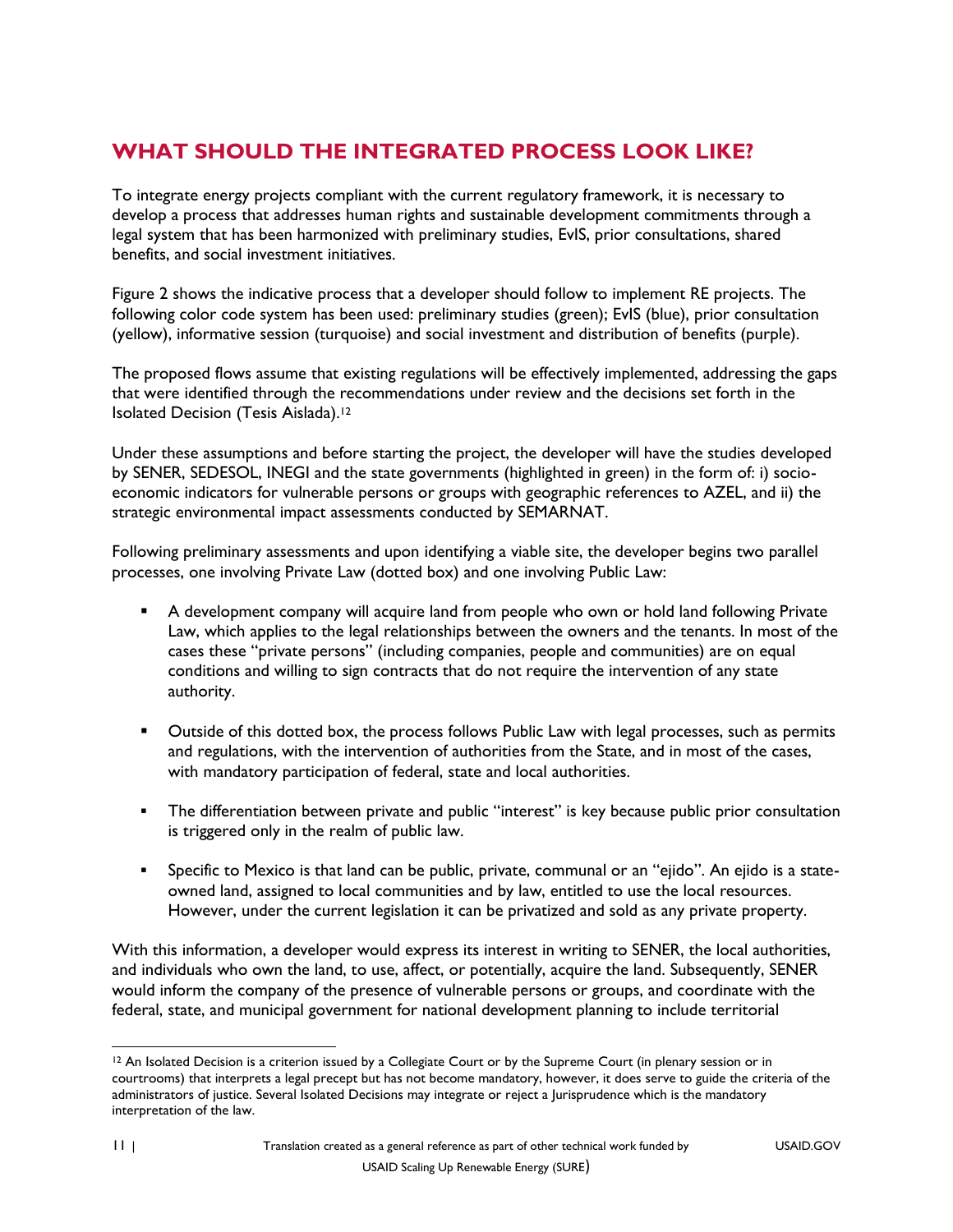regulation programs, territorial environmental regulations, and municipal and state regulations. New special economic zones should be considered.<sup>13</sup> While SENER is engaged in this process, the developer may secure the lands of interest for studies and measurements. It should be noted that negotiations for lands do not affect the rights of indigenous persons to consultations that are free, previous, informed, and in good faith. The developer may then execute the financial requirements that do not necessitate an administrative procedure.<sup>14</sup>

SENER will then determine whether an indigenous community exists. If one does, and if there is evidence that the expected procedure might have a significant impact on living conditions or the environment, SENER will organize the prior consultation. If an indigenous community does not exist (or after a positive consultation), the developer may move forward, being mindful to respect human rights, considering the United Nations' Guiding Principles for Business and Human Rights.<sup>15</sup> Given that these principles reflect a multinational framework and must be adapted to the national context in order to ensure their positive contribution to the nation, they are highlighted in a dotted box (Figure 1) and with a different color to underscore their legal differentiation.

The process moves forward when the land use contract or agreement and the EvIS is agreed upon during the consultation in which case EvIS informs the approval of the environmental impact statement (Manifestación de Impacto Ambiental, MIA).

It is recommended that the MIA be carried out before the EvIS, since the environmental impacts usually condition social impacts in rural contexts with social-environmental systems that are interlinked with cultural features. Nevertheless, the order in which the MIA-EvIS are carried out will depend on sitespecific and project-specific criteria. Figure 2 represents this with a circle (bottom right) that implies both incoming processes (private and public) must be completed for the project to move forward.

Once the assessments have been carried out, the process moves forward to applying for, and obtaining the permits for generation and interconnectivity to launch the construction of accesses and facilities, and to implement the social management plan, shared benefits, and social investment. In light of the harmonization process and the auction process, the conditions set forth for energy project tenders should take into consideration whether the promoter has made progress with EvIS and MIA; this can help obtain a lower cost for the required project guarantees.

 $\overline{\phantom{a}}$ 

<sup>&</sup>lt;sup>13</sup> Special economic zones are defined by ministry of economy as: a geographic area of the national territory, defined as units or sectors, subject to the special schedule provided in this law, in which activities may be carried out that include, by way of illustration and without restriction, manufacturing, agricultural industry, processing, manufacturing, and storage of raw materials and inputs; technological and scientific research and development; the provision of support services this such activities, such as logistical, financial, information, professional, technical and other services deemed necessary in accordance with this regulation, and the introduction of goods for those purposes.

<sup>14</sup> Financial requirements that are of a private nature and don't require administrative procedures include pre-feasibility and feasibility studies. They do not necessarily necessitate action, expectations, or impacts on communities. <sup>15</sup> https://www.unglobalcompact.org/library/2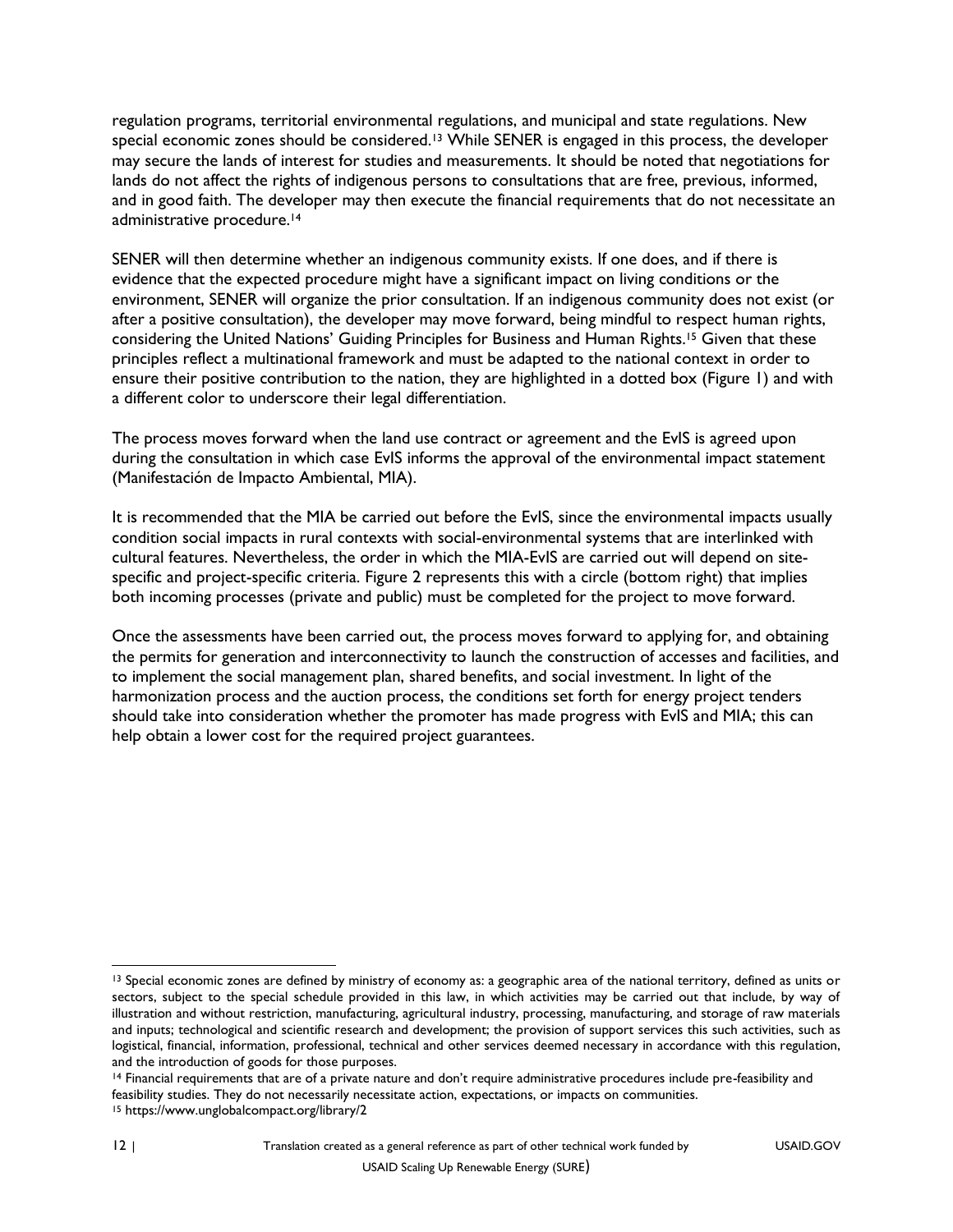#### **FIGURE 2. DIAGRAM OF THE INTEGRATED PROCESS WITH AN ACTION PLAN FOR A DEVELOPER**



Note: this flow chart is applicable to projects that do not require a specific location, such as wind and solar projects. For projects with specific locations, such as geothermal and hydroelectric projects, refer to Art.71 LIE and the FIRST resolution of CRE resolution no. A/039/2016, published on November 8, 2016 in the Daily Official Gazette (DOF).